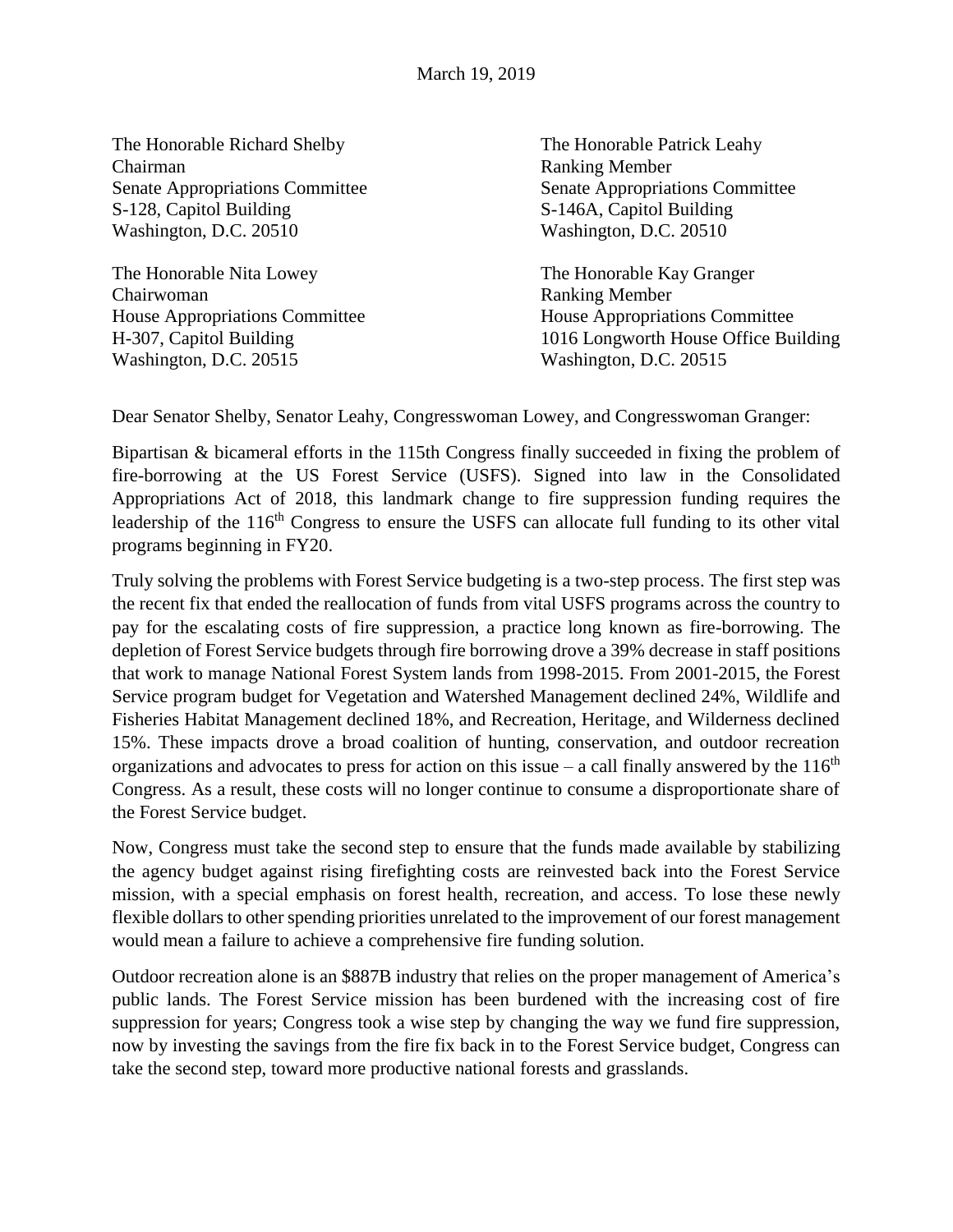Thank you for your attention to this important matter. We look forward to working with you to ensure that our public lands, including those administered by the USFS, are fully funded and properly managed for generations of Americans to enjoy.

Sincerely,

- American Fisheries Society
- $\triangleright$  American Fly Fishing Trade Association
- American Woodcock Society
- $\triangleright$  Angler Action Foundation
- Archery Trade Association
- $\triangleright$  Association of Fish and Wildlife Agencies
- $\triangleright$  Backcountry Hunters & Anglers
- $\triangleright$  Camp Fire Club of America
- Congressional Sportsmen's Foundation
- $\triangleright$  Conservation Force
- $\triangleright$  Council to Advance Hunting and the Shooting Sports
- Delta Waterfowl
- Houston Safari Club
- $\triangleright$  Izaak Walton League of America
- $\triangleright$  Mule Deer Foundation
- $\triangleright$  National Association of Forest Service Retirees
- $\triangleright$  National Bobwhite Conservation Initiative
- $\triangleright$  National Deer Alliance
- $\triangleright$  National Wildlife Federation
- $\triangleright$  National Wild Turkey Federation
- $\triangleright$  Outdoor Industry Association
- $\triangleright$  Outdoor Recreation Roundtable
- $\triangleright$  Pheasants Forever
- $\triangleright$  Pope and Young Club
- $\triangleright$  Quail Forever
- **►** Quality Deer Management Association
- $\triangleright$  Rocky Mountain Elk Foundation
- Ruffed Grouse Society